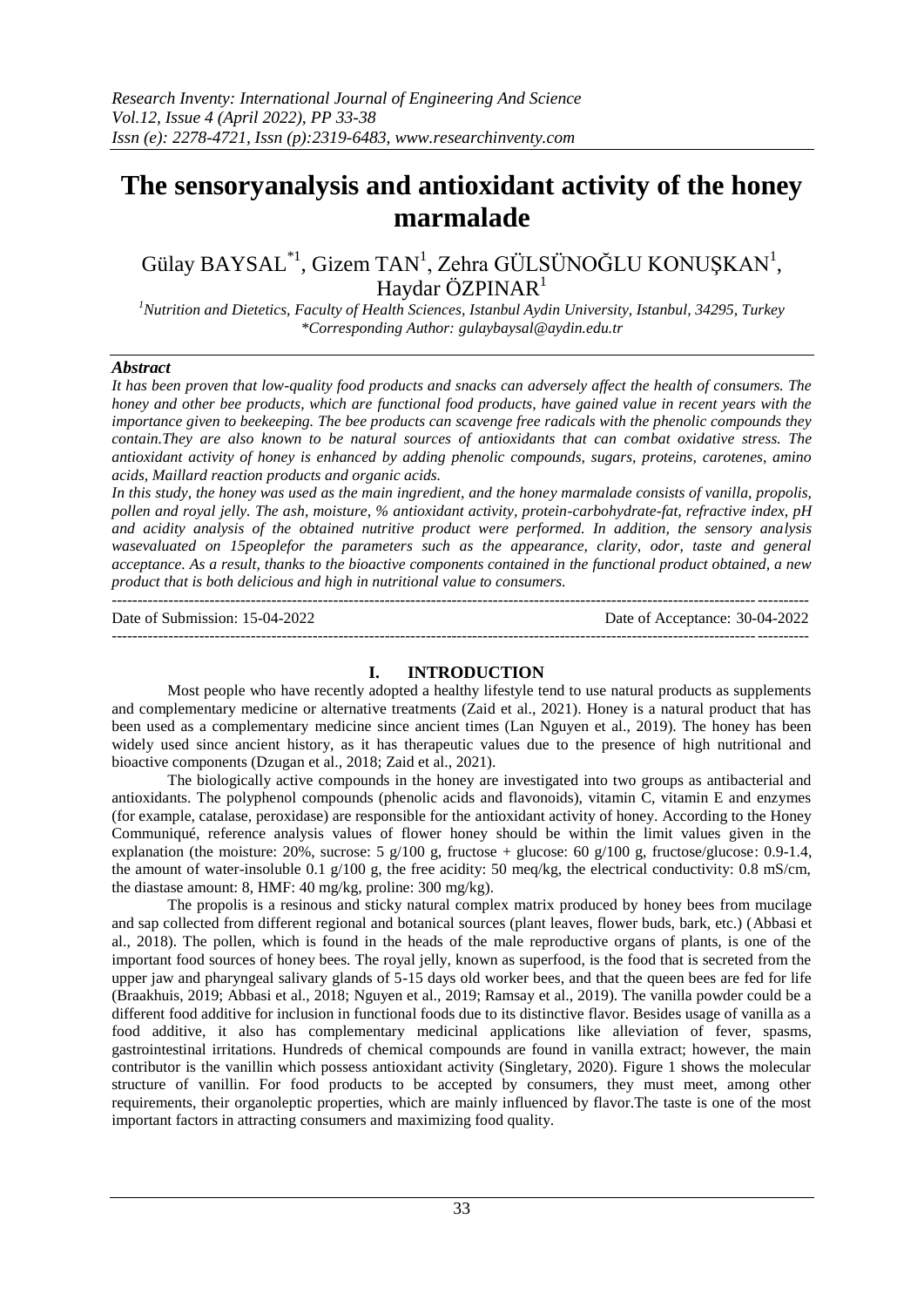

**Figure 1.** The molecular structure of vanillin

In this study, it was aimed to obtain an untested product by using propolis, pollen, royal jelly and vanilla, with honey as the main ingredient. The ash, moisture, % antioxidant activity, protein-carbohydrate-fat, refractive index, pH and the acidity analysis of the formulated nutrient product obtained. In addition, sensory tests of the new formulation on 15 people were characterized according to the appearance, clarity, odor, taste and general acceptance. The use of royal jelly, pollen, honey and propolis, which are bee products, in different forms and used as a medicine in the treatment of human diseases is called Apitherapy in the medical language. Thanks to the bioactive component contents of the products used, it is aimed to present the new product to the consumer in the functional food category.

### **II. EXPERIMENTAL PROCEDURE**

#### **2.1.Materials**

The functional product was obtained by mixing different amounts of honey, propolis, pollen, royal jelly and vanilla.The A1 sample contains on average 94% honey, 2% vanilla, 1% bee pollen, 2% royal jelly, 1% propolis. The A2 sample contains an average of 91% honey, 5% vanilla, 1% bee pollen, 2% royal jelly, 1% propolis. The flower honey was used as a honey sample. The marmalade was mixed until it became homogeneous under laboratory conditions. The final products were stored at  $+4$  °C until further analysis. In the preparation of the product material, raw material support was received from a private commercial company.

#### **2.2.Methods:**

*The Moisture Analysis:* The prepared honey mixture (5 g) was weighed, and it was mixed by adding 100 mL of distilled water. After the solution was filtered through a folded filter paper with a certain mass, it was read in a refractometer at 25  $\degree$ C and the moisture content was determined by adding a coefficient of 0.002 to the measured results (Soylu et al., 2020).

*The Protein Analysis*: Total protein content was determined by the Kjeldahl method (AOAC, 2000), with some modifications. The homogenized sample (1 g) was placed in the Kjeldahl flasks,  $12 \text{ g K}_2\text{SO}_4$ , 0.3 g  $CuSO<sub>4</sub>5H<sub>2</sub>O$ , were added on it. The concentrated  $H<sub>2</sub>SO<sub>4</sub>$  solution (25 mL) was added slowly, the Kjeldahl flask prepared by discarding the boiling stone or glass bead was placed in the incineration set. Incineration was carried out for 15 minutes at 200–250 ºC and for 30–45 minutes at 350–380 ºC.After burning all samples, Kjeldahl flasks were cooled and distillation was performed. Distillation was carried out by adding 100 mL of 35% NaOH solution and distillate was collected in an Erlenmayer flask which contained of  $4\%$  H<sub>3</sub>BO<sub>4</sub> solution (25 mL) and 2-3 drops of indicator (methyl red and bromocresol green (5:1)) were added to the solution. The distillation process continued until 150 mL of distillate was collected for 5 minutes. Titration was done with 0.1 N HCl and total protein content was calculated with the following equation (1):

$$
\% \ TP = \frac{(V_t - V_0) \times N \times 14 \times 6.25 \times 100}{w \times 1000} \tag{1}
$$

Where; N: normality of HCl, w: mass of the sample (g),  $V_t$ : volume, in mL, of HCl used in the sample titration, V<sub>0</sub>: volume, in mL, of HCl used in the blank titration, 6.25: protein conversion factor, 14: molar mass of nitrogen. The total protein content was expressed as g protein /100 g dry matter (dm).

*Crude Fat Analysis:* The crude fat content of samples was determined according to the Soxhlet method as described in AOAC (2000). Samples were weighed onto Whatman filter paper (No.1) at 4 g and placed in the Soxhlet apparatus. Petroleum ether was used as the extraction solvent. Samples were extracted in Soxhlet extractor at a rate of five drops per second by condensation for about 4 h. Crude fat was determined as the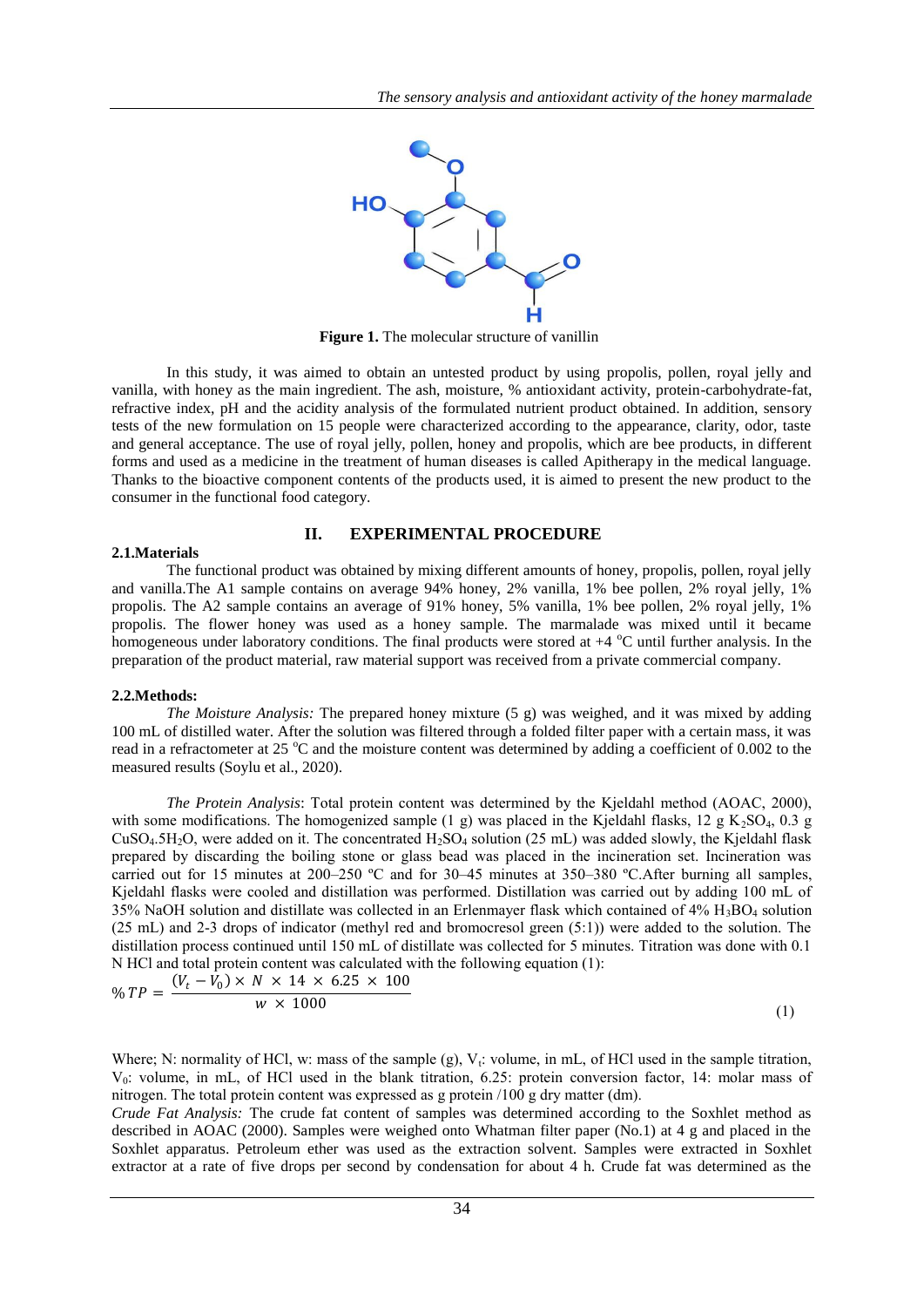weight of fats in the extract after removal of the solvent by using Rotary evaporator at 60 °C. Total fat content was expressed as g fat/100 g dm.

*The Ash Content Determination*: The porcelain crucibleswere kept in the muffle furnace for about 2 hours, then cooled in a desiccator. For ash determination, 2 g of sample was weighed and transferred to crucibles. The preburning process was carried out until there was no smoke in the burner flame. The samples were burned in the muffle furnace at  $525 \pm 10$  °C until they turned white or ash color and reached constant weight. After 30 minutes in the desiccator, it was weighed immediately and the ash amount was calculated after removing the tare of the crucibles(Soylu et al., 2020).

*pH Analysis*: The distilled water (12.5 mL) was added to the sample (5 g) and mixed in the homogenizer until homogenized. The pH meter device was immersed in the homogenized sample and the pH value was measured at  $20\pm2$  °C (Soylu et al., 2020).

*The Acidity Determination:* The sample (5 g) was weighed and 37.5 mL distilled water was added to it. The flask was then closed and mixed thoroughly. After adding 5 drops of phenolphthalein indicator to the solution, it was titrated with standard sodium hydroxide solution to the equivalence point and the result was calculated as meq/kg (Soylu et al., 2020).

*The Determination of %Antioxidant Activity*: The percentage of antioxidant activity (AA%) of each substance was assessed by DPPH free radical assay. The measurement of the DPPH radical scavenging activity was performed according to methodology described by Brand-Williams et al. (1995). The samples were reacted with the stable DPPH radical in methanol solution. The reaction mixture consisted of adding 0.5 mL of sample, 3 mL of absolute methanol and 0.3 mL of DPPH radical solution. When DPPH reacts with an antioxidant compound, which can donate hydrogen, it is reduced. The samples were read [Absorbance (Abs)] at 517 nm after 120 min of reaction using a UV-VIS spectrophotometer. The mixture of methanol (3.3 mL) and sample (0.5 mL) serve as blank. The control solution was prepared by mixing methanol (3.5 mL) and DPPH radical solution (0.3 mL). The scavenging activity percentage (AA%) was determined according to Mensor et al., 2001). The following formula (2) was used for calculations;

$$
AA\% = 100 - \frac{(Abs_{sample} - Abs_{blank}) \times 100}{Abs_{control}} \tag{2}
$$

*The Sensory Analysis:* In this study, two new formulations were developed using the honey, propolis, bee pollen, vanilla and royal jelly, and named as A1 and A2 samples. For each sample, a sensory analysis test was performed on 15 people. In the sensory analysis, the appearance, clarity, odor, taste, and general parameters of the samples were scored based on the five points: (5) very good;(4) good;(3) neither good nor poor;(2) poor;(1) very poor.

### **III. RESULTS AND DISCUSSION**

The honey contains more than 180 substances, including many minor components such as carbohydrates (predominantly fructose and glucose), protein, enzymes, amino acids, lipids, water, vitamins, minerals, volatile chemicals, phenolic acids and phytochemicals (flavonoids). It is a supersaturated sugar solution.

The moisture content is very important for honey because high moisture content increases the value of water activity and leads to yeast growth which leads to fermentation during storage. If there is less than 17.1% moisture in honey, there will be no increase in microbial growth. If this ratio is between 17.1-20.0%, the product exhibits a stable structure, and if it is above 20.0%, osmophilic yeasts begin to grow rapidly. The texture, stability and shelf life of honey are related to its free acidity, pH and water activity. The pH value is one of the important quality parameters of honey, and the pH value affects the shelf life, stability and textural structure of honey. In addition, the pH value in honey is dependent on the ionized acids and minerals in its content, and it affects the growth of microorganisms and properties such as enzymatic reactions. The pH value in the honey content specified in the Turkish Standards Institute Honey Standard has been reported as 3.40- 6.10.According to the Turkish Standards Institute Honey Standard, the highest ash content in honey was reported as 0.60% in flower honey and 1.20% in secretory honey.The main composition standards of flower honey and analysis results of the obtained products are given in Table 1 and Table 2, respectively (Damico et al., 2021).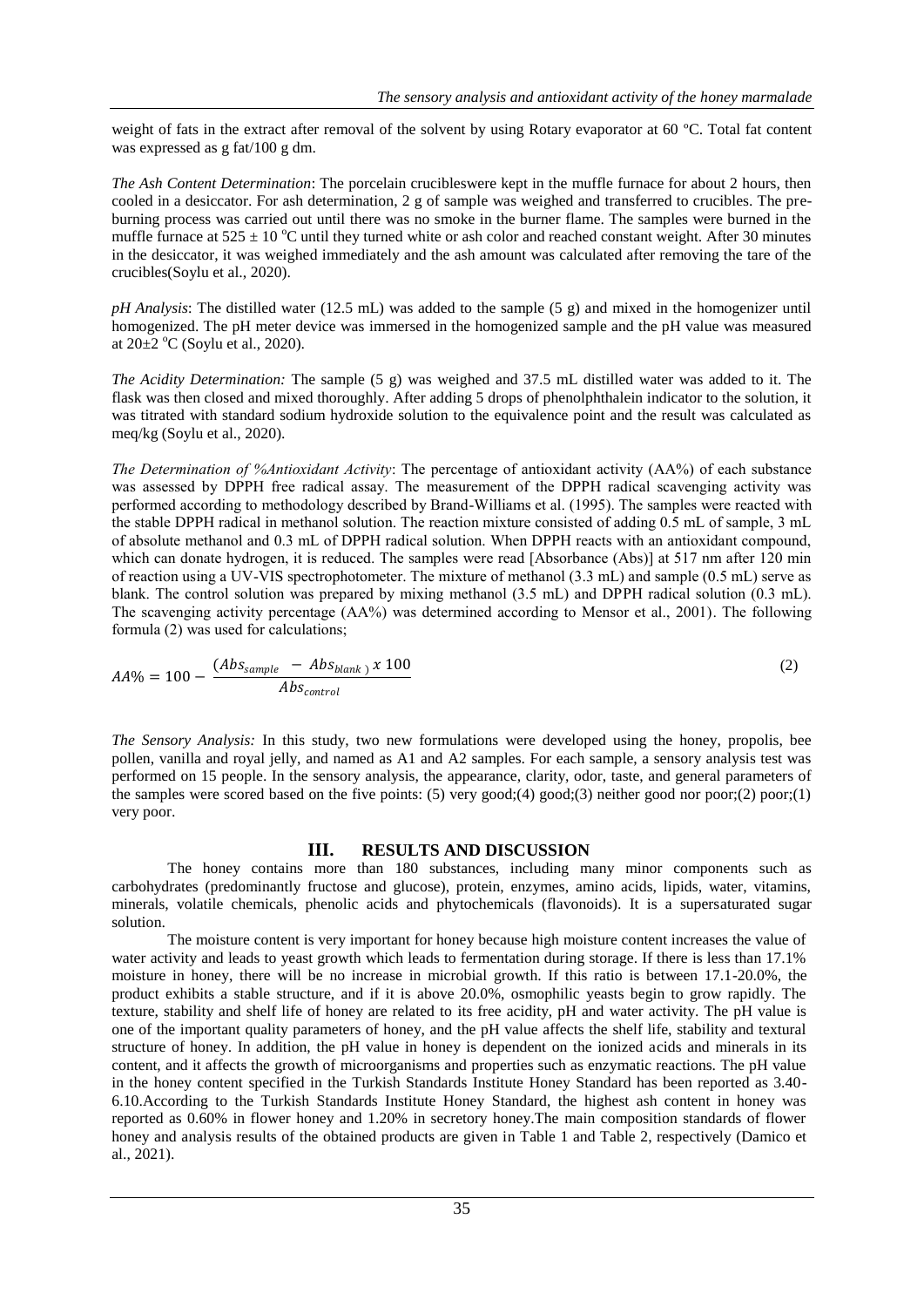| <b>PROPERTIES</b>                        | <b>Table 1.</b> The main composition standards of Howel Honey.<br><b>THE VALUES</b> |  |
|------------------------------------------|-------------------------------------------------------------------------------------|--|
| <b>MOISTURE CONTENT</b>                  | 20.0                                                                                |  |
| <b>FRUCTOSE AND GLUCOSE (G/100 G)</b>    | 60                                                                                  |  |
| $SUCROSE$ (G/100 G)                      | 5.0                                                                                 |  |
| <b>WATER-INSOLUBLE CONTENT (G/100 G)</b> | < 0.1                                                                               |  |
| ELECTRICAL CONDUCTIVITY (MS/CM)          | 0.8                                                                                 |  |
| <b>FREE ACID (MEQ/KG)</b>                | 50.0                                                                                |  |
| DIASTASE ACTIVITY (SCHADE SCALE)         | 8.0                                                                                 |  |
| HYDROXY METHYL FURFURAL (HMF, MG/KG)     | 40.0                                                                                |  |

| Table 1. The main composition standards of flower honey. |  |  |  |  |
|----------------------------------------------------------|--|--|--|--|
|----------------------------------------------------------|--|--|--|--|

| Table 2. Analysis results of the obtained the final products |                     |                     |  |  |  |  |
|--------------------------------------------------------------|---------------------|---------------------|--|--|--|--|
| <b>ANALYSIS TYPE</b>                                         | A1                  | A2                  |  |  |  |  |
| <b>MOISTURE CONTENT%</b>                                     | 14.8                | 14.2                |  |  |  |  |
| <b>THE PROTEIN CONTENT%</b>                                  | 1.346               | 1.599               |  |  |  |  |
| <b>CARBOHYDRATE%</b>                                         | 97.54               | 97.07               |  |  |  |  |
| <b>CRUDE FAT %</b>                                           | 1.11                | 1.33                |  |  |  |  |
| <b>ASH CONTENT</b>                                           | 0.003               | 0.002               |  |  |  |  |
| <b>PH</b>                                                    | 3.75                | 3.65                |  |  |  |  |
| <b>ACIDITY</b>                                               | $73 \text{ meg/kg}$ | $73 \text{ meg/kg}$ |  |  |  |  |
| <b>REFRACTIVE INDEX</b>                                      | 1.4998              | 1.5012              |  |  |  |  |

#### *%Antioxidant Activity Analysis*

The antioxidant activity analysis was performed according to the DPPH method. The obtained results are shown in Figure 2. DPPH solution with different concentration values was prepared using 60 µM stock solution and a total of 4 serial solutions were used with 50% dilution method. The % antioxidant activity values of A1 and A2 samples showed very effective results. The antioxidant activity of the final products was considerably improved by adding pollen, royal jelly and propolis. The % antioxidant activity of the A1 sample is higher than the A2 sample. This is due to the higher amount of honey in its content. According to the analysis results, as the DPPH solution concentration decreased, the % antioxidant activity values also decreased.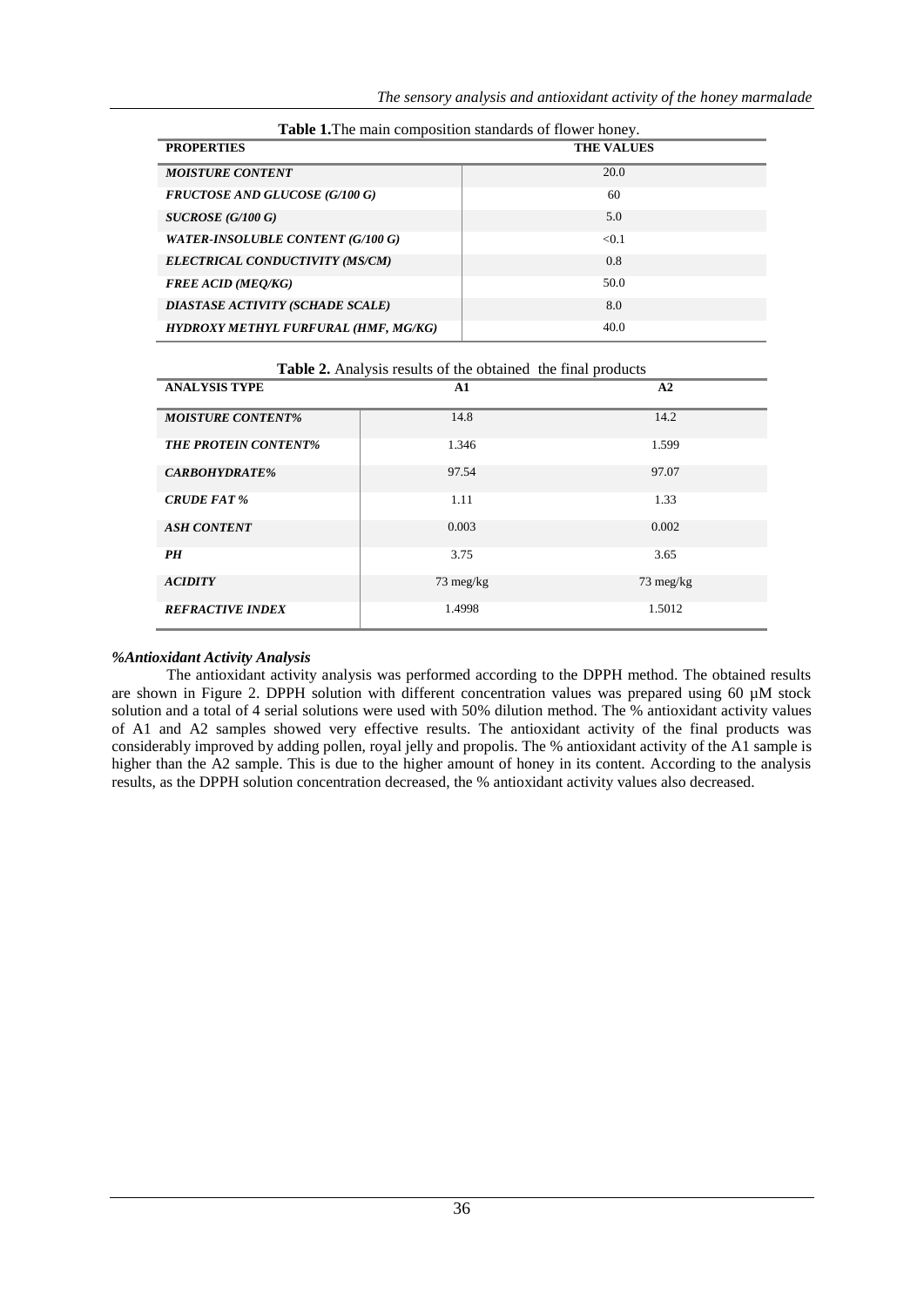*The sensory analysis and antioxidant activity of the honey marmalade*



**Figure 2.**%Antioxidant activity of A1 and A2 samples.

## *The Sensory Analysis*

In this study, it was obtained to A1 and A2 final products by changing of theirs' contents. The sensory analysis test of the obtained A1 and A2 samples was performed with a scoring system from 1 to 5. In the sensory testing, the parameters of the appearance, clarity, odor, taste, and general to the samples were scored. The scaling is as follows;(5: very good, 4: good, 3: neither good nor poor, 2: poor, 1: very poor)*.* According to the sensory analysis sample A1 showed higher general acceptability compared to the sample A2. The evaluations obtained according to the results and spider diagram of the sensory analysis are given in Table 3 and Figure 3, respectively.

| Table 3. % The sensory analysis results of A1 and A2 samples. |                   |                  |       |                              |                |                          |  |  |
|---------------------------------------------------------------|-------------------|------------------|-------|------------------------------|----------------|--------------------------|--|--|
|                                                               | <b>PARAMETERS</b> | <b>VERY GOOD</b> | GOOD  | <b>NEITHER GOOD NOR POOR</b> | <b>POOR</b>    | <b>VERY POOR</b>         |  |  |
| AI                                                            |                   |                  |       |                              |                |                          |  |  |
|                                                               | <b>APPEARANCE</b> | 26.66            | 53.33 | 13.33                        | 6.66           |                          |  |  |
|                                                               | <b>CLARITY</b>    | 46.66            | 40    | 6.66                         | 6.66           |                          |  |  |
|                                                               | <b>ODOR</b>       | 53.3             | 33.33 | 6.66                         | 6.66           |                          |  |  |
|                                                               | <b>TASTE</b>      | 60               | 13.33 | 20                           | 6.66           |                          |  |  |
|                                                               | <b>GENERAL</b>    | 40               | 40    | 13.33                        | 6.66           | $\overline{a}$           |  |  |
| A2                                                            |                   |                  |       |                              |                |                          |  |  |
|                                                               | <b>APPEARANCE</b> | 33.33            | 46.66 | 20                           | $\overline{a}$ | $\overline{\phantom{0}}$ |  |  |
|                                                               | <b>CLARITY</b>    | 26.66            | 66.66 | 6.66                         | $\overline{a}$ |                          |  |  |
|                                                               | <b>ODOR</b>       | 33.33            | 40    | 26.66                        | $\overline{a}$ | ۰                        |  |  |
|                                                               | <b>TASTE</b>      | 40               | 20    | 40                           |                |                          |  |  |
|                                                               | <b>GENERAL</b>    | 26.66            | 60    | 13.33                        | ۰              | ٠                        |  |  |

Table 3. %The sensory analysis results of A1 and A2 samples.